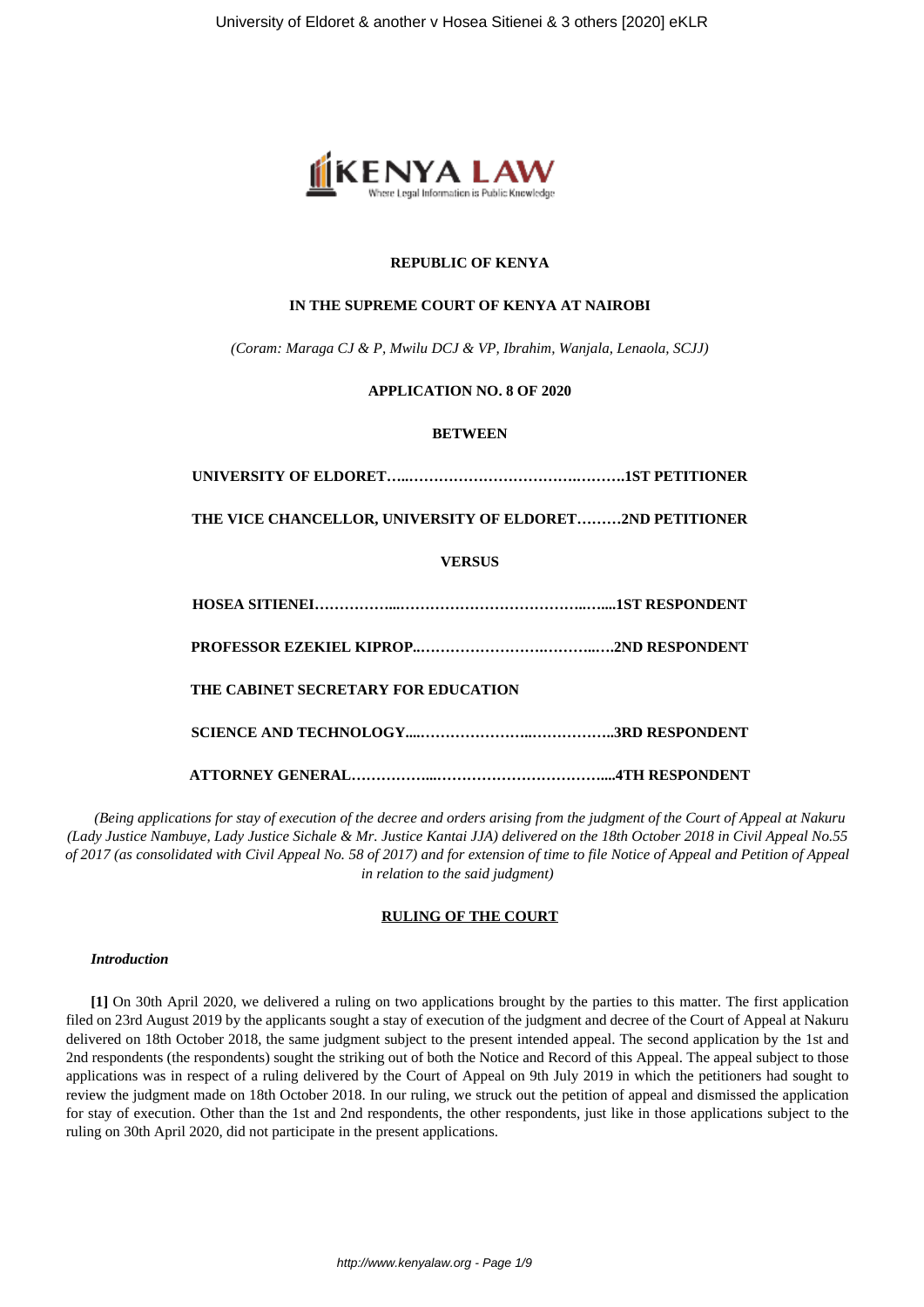**[2]** On 7th May 2020, the applicants were back before the Supreme Court. They filed a petition being **Petition No. 6 of 2020** against the respondents. Contemporaneously, they filed a Notice of Motion application on the same date seeking in effect the following prayers:

a) This matter be certified as urgent and service thereof be dispensed with in the first instance.

*b)* This Honourable Court be pleased to grant an interim stay of execution of the judgment and decree of the Court of Appeal at Nakuru made *on the 18th October 2018 in Civil Appeal No.55 of 2017 (as consolidated with Civil Appeal No.58 of 2017) and all proceedings, awards and orders consequential upon the said judgment including the decree emanating from the judgment delivered on 9th July 2019 by the Employment and Labour Relations Court in Nakuru Employment and Labour Relations Court Cases No.3 & 4 of 2019 pending inter partes hearing of this application and pending the hearing and determination of the Petition of Appeal filed herewith;*

*c) This Honourable Court be pleased to grant leave to the applicants to file a Notice of Appeal and Petition out of time against the said decision of the Court of Appeal made on 18th October 2018;*

*d) The Notice of Appeal lodged in the Court of Appeal at Nakuru on 6th May, 2020 and the Petition of Appeal dated 6th May, 2020 be deemed duly filed and to be properly on record;*

*e) This Honourable Court be pleased to direct that the proceedings herein be heard by way of video conference or other appropriate technology pursuant to Rule 3(3) of the Supreme Court Rules 2020;*

*f) The costs of the application be costs in the appeal.*

*[3] The application is supported by the affidavit of STEPHEN ANDITI, the 1st applicant's Legal Officer. The applicants' advocate ERIC GUMBO filed a Supplementary Affidavit dated 7th day of May 2020 in which he annexes the Petition of Appeal No.6 of 2020 filed together with the present application and the Court of Appeal judgment delivered on 18th October 2020, subject to the intended appeal. The applicants also filed written submissions in respect of the application.*

*[4] On 22nd May 2020, the applicants filed another application under certificate of urgency seeking the following prayers:*

a) The application herein be certified as urgent and service thereof be dispensed with in the first instance.

*b)* This Honourable Court be pleased to order interim stay of any execution arising from or relating to the subject matter of the proceedings pending before this Honourable Court, being the Decree and Orders arising from the Judgment of the Court of Appeal at Nakuru delivered on *18th October 2018 in Civil Appeal No.55 of 2017 (as consolidated with Civil Appeal No.58 of 2017) pending the hearing and determination of the application dated 6th May, 2020;*

*c)* The Court be pleased to stay execution proceedings in the Employment and Labour Relations Nakuru ELRC Case No.3 and 4 of 2019, arising from the decision of the Court of Appeal in Civil Appeal No.55 and 58 of 2016, the subject of these proceedings, and in particular the attachment levied on the 1st Applicant's Bank Account No.01021073342500 domiciled at National Bank of Kenya, Eldoret in the credit of the 1st applicant to answer to the Decree for the sum of Shs.38,903,116.60 (Decretal sums) as well as any execution of the 1st Applicant's property in satisfaction of the Decretal sums pending the hearing and determination of the application dated 6th May 2020 *pending the hearing and determination of the Petition of Appeal filed herewith;*

d) *This Honourable Court be pleased to direct that the court file in Nakuru Employment and Labour Relations Court Case No.3 & 4 be transmitted to this Honourable Court for appropriate directions during the hearing of the application dated 6th May 2020.*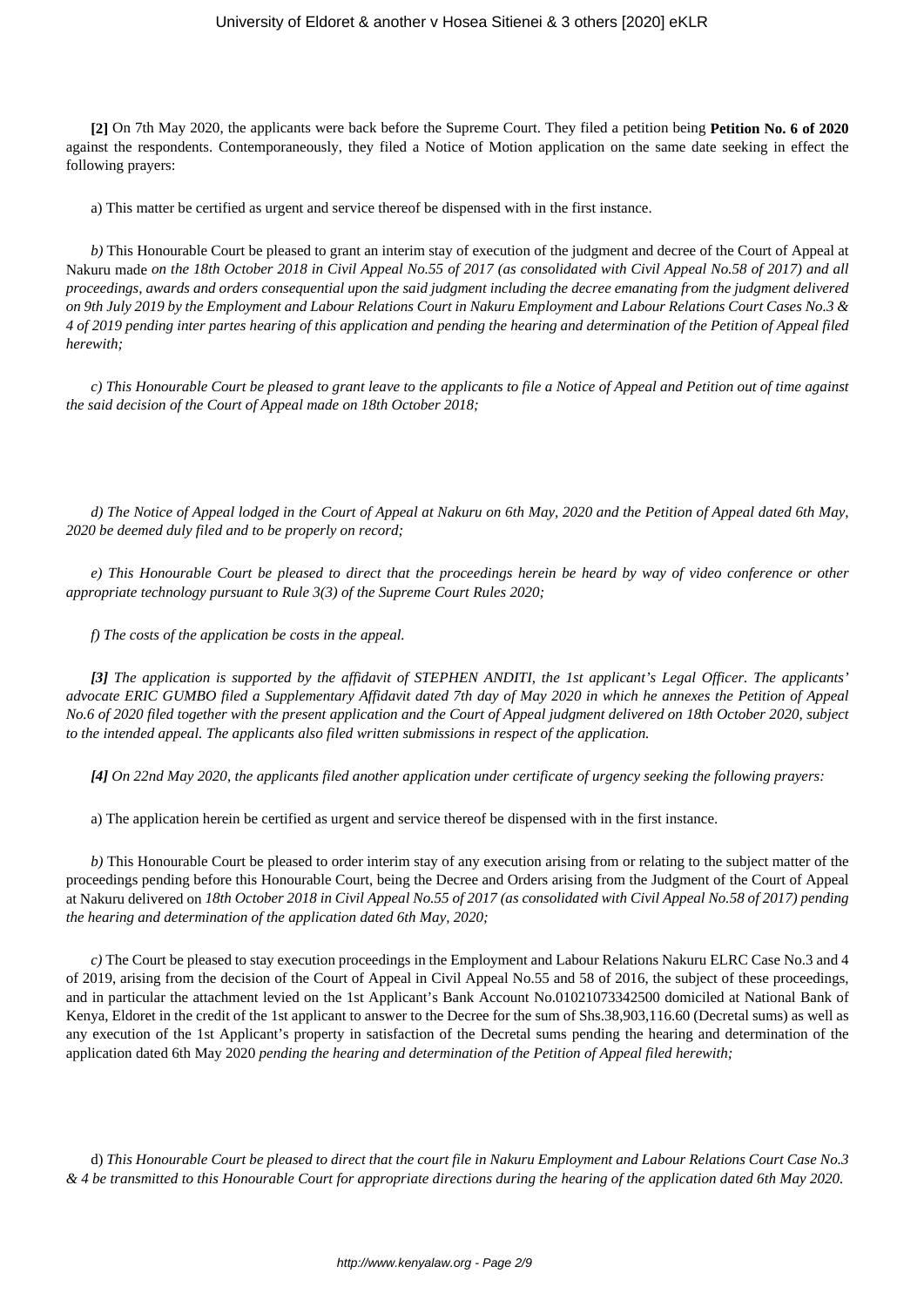This application is further supported by the affidavit of the said Stephen Anditi.

**[5]** The application is grounded on the main fact that while this Court is seized of the application dated 6th May 2020, the 1st and 2nd respondents initiated execution proceedings against the 1st applicant's stated account and obtained a *Decree Nisi* for garnishment of the account in the sum of Shs.38,903,116.60 from the Employment and Labour relations Court at Nakuru which is the exact same subject matter of the application pending before this Court. The Employment and Labour Court had directed the Garnishee to appear in court on 2nd June 2020 to show cause why the *Decree Nisi* should not be made absolute.

**[6]** The applicants further stated that the effect of the execution is to freeze all monies in the 1st applicant's bank account causing unnecessary hardship to the 1st applicant's operations as it is unable to undertake any transactions in relation to the account. That unless this Court intervenes, public funds will be irrecoverably lost to the 1st and 2nd respondents and lead to undermining this Court's judicial authority and integrity and it is necessary to preserve the substratum of both the application dated 6th May 2020, the substantive appeal and the directions made by this Court's Honourable Deputy Registrar on 18th May 2020.

#### *Applicants' case*

**[7]** The submissions filed on 7th May 2020 on behalf of the applicants address three issues – jurisdiction of this Court to entertain appeals in respect of judgments of the Employment and Labour Relations Court on two constitutional proceedings as well as the legality of the appeal judgment in a case where the Court of Appeal acted without jurisdiction contrary to Article 164(3) of the Constitution; the discretionary power of this Court to grant leave to parties to file an appeal out of time and the power, even duty of this Court to preserve the subject matter of such an appeal.

**[8]** The applicants ask the Court to take into consideration certain factors which they deem relevant. These are: that the grave miscarriage of justice occasioned to the applicants by the appeal judgment, the impending execution proceedings of a decree of the Court of Appeal in the sum of Shs.38,903,116.60 which the applicants contend was rendered without jurisdiction will, unless arrested, render the intended appeal academic as per the principles in **Moi High School Kabarak & Another vs Malcolm Bell**; that this is in an appropriate case where the Court should exercise its discretion and grant the order for leave to file an appeal out of time taking into account the principles in **Nicholas Kiptoo Arap Korir Salat vs Independent Electoral and Boundaries Commission & 7 others** [2014] eKLR.

**[9]** The applicants submit that the matter raises constitutional issues in relation to the appeal falling squarely within Article 163(4)(a) of the Constitution. These issues relate to the jurisdiction of the Court of Appeal in which it expanded the scope of its decision beyond the single issue of *res judicata* raised since the ELRC never heard or determined the dispute beyond the issue of *res judicata* and the applicants non derogable right to a fair hearing under Articles 50(1) and 25(c) and to equal protection and benefit of the law under Article 27 of the Constitution.

**[10]** On the prayer for stay, the applicants indicate that this is a proper case for which the prayer should be granted as the appeal is arguable and not frivolous in light of the constitutional questions raised. They proceed to argue that if the orders are not granted, the 1st applicant will suffer substantial losses because it will be required to expend public funds to satisfy the decretal sums amounting to Shs.38,903,116.60 in favour of the 1st and 2nd respondents.

**[11]** On the question of leave to lodge the notice of appeal and appeal out of time, the applicants rely on **Rule 15(1)** of the Supreme Court Rules 2020 which provide for the Court's discretion to extend time and the test set out in **Nicholas Salat** case. They explain the delay by stating that after the delivery of the judgment by the Court of Appeal, the applicants sought to review the same unsuccessfully as their application was dismissed on 9th July 2019. A subsequent petition to this Court in **Petition No.13 of 2019 - University of Eldoret & Anor. vs Hosea Sitienei & 3 others** challenging the review ruling was also dismissed by this Court vide a ruling made on 30th April 2020. That the applicants, as advised by their counsel, could only pursue one of the rights under the law at a time and whereas the review motion was on a limited question of law, it had the potential, if appropriately determined on the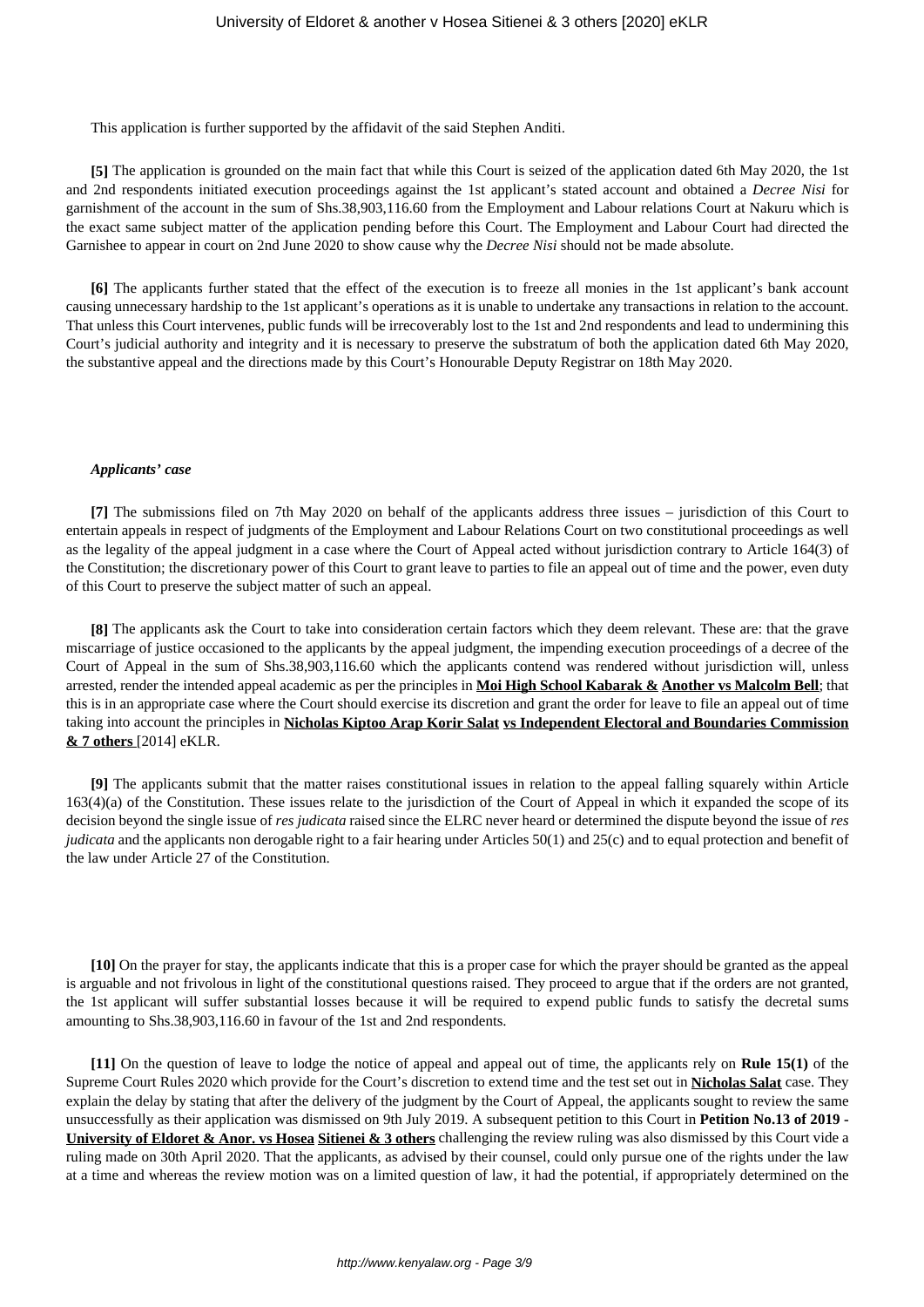basis of the law, to resolve the whole issue.

**[12]** The applicants maintain that the steps they took reveal the concerted and diligent efforts made to access justice, the applicants not being indolent at any point. Further, the Notice and Petition of Appeal, now pending, have already been lodged with the Court. The applicants refer us to the case of **Hassan Nyanje Charo v Khatib Mwashetani & 3 others** [2014] eKLR and **John Ochanda v Telkom Kenya Limited** [2014] eKLR in which this Court allowed the applicants to file their appeals out of time.

**[13]** The applicants submit that the respondents will not suffer any prejudice if the orders sought are granted as the issues in relation to the Employment and Labour Relations Court petitions between the parties have to date never been determined on merits.

#### *1st and 2nd Respondent's case*

**[14]** In opposition to the application, the 1st respondent, Hosea Sitienei, on his own behalf and on the authority of the 2nd respondent swore a replying affidavit dated 27th May 2020 and filed on 29th May 2020. He denies that their advocates were served with soft copies of the application and petition and were only served on 23rd May 2020. He states that the Court has no jurisdiction to grant the prayers sought in the absence of a proper Notice of Appeal filed before the Court and that in any event the application for stay is overtaken by events, the applicants' account at National Bank of Kenya, Eldoret Branch having already been garnished. He further depones that the application and intended appeal have not been authorized by the University Council whose term has ended making the application and intended appeal incompetent.

**[15]** The 1st respondent states that the decision subject to the intended appeal was made on 18th October 2018 and was not appealed from within fourteen days and the Court has not extended the time. That this application has been brought more than 560 days after the decision was delivered, making the application for stay a non-starter, impish and purely an abuse of the court process. He states that the ignorance of the law on the side of the applicants' legal advisors cannot found a ground for extension of time and the Court cannot deem as properly filed documents lodged in Court after 560 days without authority as that would amount to countenancing egregious actions.

**[16]** He depones further that the applicants were afforded all the opportunities to be heard and the Court is *functus officio* as the issue of the judgment delivered on 18th October 2018 was prosecuted in **Petition No.33 of 2019** but the Court noted that though the same was ingenious, it could not be entertained. He goes on to state that the application is not about prudent expenditure of public resources as casually suggested by the applicants but rather a cash cow by the respondents as the cases have already gobbled up Shs.58,313,158/- in legal fees which is colossal and more than what the respondents were awarded and that the applicants have further paid approximately Shs.15,000,000/- which is astronomical for a public institution funded by taxpayers.

**[17]** The deponent adds that as a former Finance Officer of the 1st applicant, he can tell that the legal fees have skyrocketed since 2015 after the 2nd respondent attempted to kick out of the university those not from her tribe and that the application herein adds to the plethora of applications and appeals for siphoning funds from the university for purposes of self-aggrandizement and flogging a dead horse. He states that the application is mischievous and prays that it should be dismissed with costs.

**[18]** The 1st and 2nd respondents buttress their position through the submissions filed on 29th May 2020. They cite **Board of Governors, Moi High School Kabarak & Another v Malcolm Bell,** SC Applications Nos.12 and 13 of 2012 to assert that in the absence of a pending appeal, no stay orders can arise. They further aver that execution has taken place and the Court should not issue orders *in vacuo* and that the present case is not in public interest as set out in **Gatirau Peter Munya v Dickson Mwenda Kithinji & 2 others** [2014] eKLR. The respondents submit that the applicants have not adduced, at the outset, cogent reasons why the Court should extend time and are merely aimed at pursuing individual interests.

*Reply by the applicants*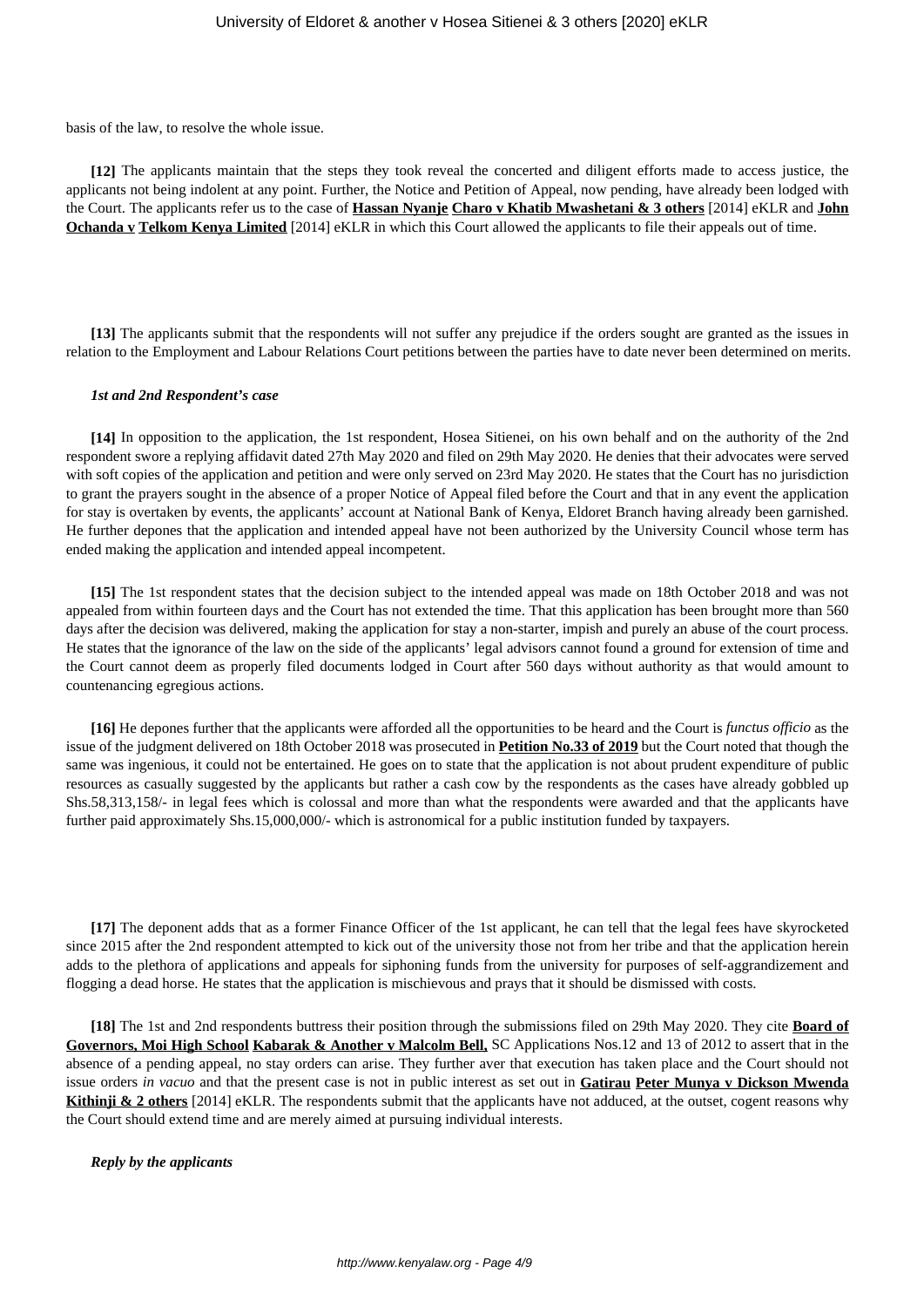**[19]** In reply to the 1st and 2nd respondents' affidavit, the applicants filed a further affidavit by Stephen Anditi on 9th June 2020. He asserts that electronic service was effected upon the respondents' advocates through the email used by the said advocates to acknowledge the directions issued by the Court on 18th May 2020 and that the email of service was copied to the Registrar of this Court. An affidavit of service was filed in Court on 22nd May 2020 annexing the hard copy of the email. The said mode of service was in accordance with Practice Directions published vide Gazette Notice No.3137 and 2357. In any event physical service was eventually effected on 23rd May 2020.

**[20]** The deponent avers that the respondents hastily prosecuted the garnishee proceedings before the Employment and Labour Relations Court in Nakuru in a deliberate effort to take the subject matter out of the 1st applicant's reach before the conclusion of this Court's proceedings. He depones that the Garnishee Order absolute was eventually issued on 4th June 2020. He believes that the ruling on the garnishee proceedings does not affect the substantive cause of action as the application No.8 of 2020 and Petition No.6 of 2020 ought to be considered on the merits and appropriate findings made in the interests of justice.

**[21]** He disputes the contention that the court is *functus officio* or lacks jurisdiction adding that the court merely pointed out its jurisdiction under Article 163(4) and **Petition No.33 of 2019** and **Petition No. 6 of 2020** relate to separate and distinct decisions.

**[22]** The affidavit points out that the issues relating to payment vouchers and legal fees payable to the applicants' lawyers have no bearing to the dispute, are deviously crafted to divert the Court from addressing the real issues in controversy and are part of a choreographed smear and defamatory campaign against the applicants and their advocates on record, the entire contents of some of the 1st respondents affidavit having been published in the Standard Newspaper of 30th May 2020, barely 24 hours after filing in the Court. Shortly after the publication, attempts were made to disseminate the falsehoods through various bloggers and other social media actors following the tangent of the story in the *Standard* Newspaper*.*

**[23]** The applicant accuses the respondents of orchestrating chaos and unrest in the University seeking to oust the Vice Chancellor solely on the basis of her ethnicity. The applicants point out that they should not be faulted for expenditure defending themselves over a multiplicity of suits numbering over sixteen, eleven of which were initiated by the respondents against the applicants.

#### *Issues for determination*

**[24]** From the foregoing, the following issues arise for determination:

*a) Whether to extend time within which to file the appeal; and*

b) *Whether to grant the orders of stay*.

#### *Analysis*

**[25]** Before delving into the merits of the matter, we note that these are no ordinary applications where we merely focus on the prayers sought and exercise our discretion. The present applications come on the backdrop of previous court process before us by the same applicants arising, yet again, from the same decision of the Court of Appeal made on 18th October 2018.

**[26]** Briefly, the 1st and 2nd respondents were the 1st applicant's Finance Officer and Deputy Vice Chancellor, Finance and Administration respectively. In July 2015, they were suspended from duty pending investigations on allegations of involvement in the unrests at the 1st applicant at the time. They filed suit before the Employment and Labour Relations Court (ELRC) at Nakuru (No.8 of 2015) seeking to stop the intended investigations. On 6th November 2015, Radido J., declined to halt the investigations directing the 1st applicant to serve them with the investigation results before undertaking any disciplinary action against them. The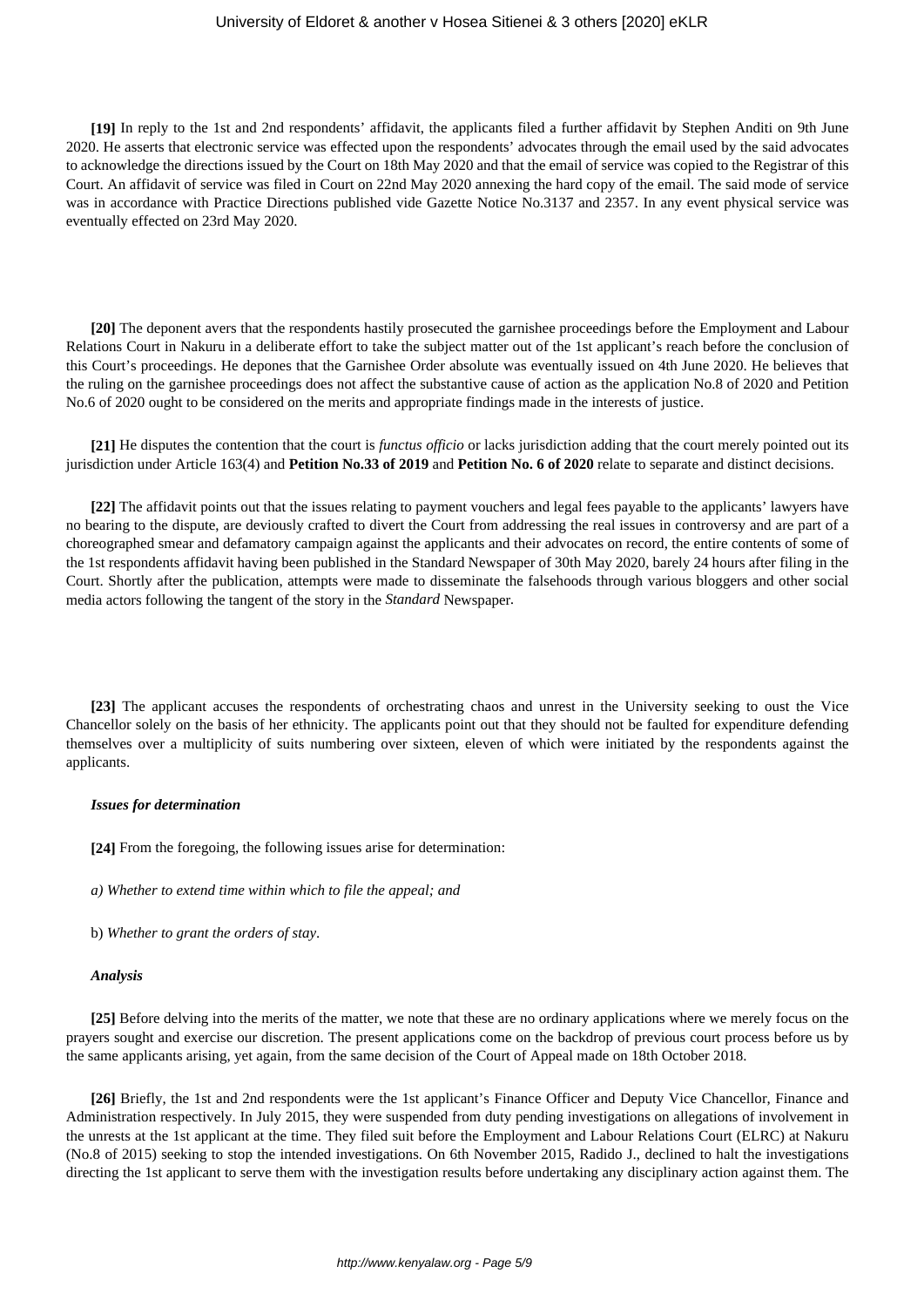1st applicant instead commenced disciplinary proceedings prompting the respondents to separately file petitions (Nos. 1 and 2 of 2016) seeking similar reliefs. The ELRC did not interfere with the disciplinary process and the respondents were subsequently terminated from employment.

**[27]** Dissatisfied, the duo filed, at the ELRC, **Petitions numbers 10 and 11 of 2016** challenging their termination for being unlawful, irregular and illegal, contending that it violated constitutional and statutory provisions and the orders of 6th November 2015. They also contended that as constituted, the University Council did not have the mandate to undertake disciplinary process and accordingly sought declaratory reliefs or in the alternative, compensation. The applicants opposed the petitions contending that they were *res judicata*; that they were misconceived for merely raising personal and private law issues disguised as constitutional issues; that the disciplinary process was fair and lawful; and that members of the 1st applicant's Council were legally in office.

**[28]** By a judgment dated 24th November 2016, the petitions were dismissed by Marete J. as being *res judicata.* The respondents' separate appeals were consolidated by the Court of Appeal and allowed through the judgment dated 18th

October 2018. The Court of Appeal also dismissed the applicants' applications for review provoking **Petition of Appeal No.33 of 2020** before us which was struck out as per our ruling on 30th April 2020 the details of which we need not rehash.

**[29]** In the same breadth, we also do not find it necessary to make a finding on whether the respondents were duly served electronically or not. The important consideration is that the 1st and 2nd respondents were eventually in a position to respond to the applications by filing the replying affidavit, submissions and list and digest of authorities and articulate their position before the Court.

#### *a) Extension of time*

**[30]** It is trite that we have jurisdiction to extend time and the exercise of that jurisdiction is an issue of our judicial discretion. **Rule 15(2)** of the **Supreme Court Rules 2020** is instructive on this issue. Moreover, this Court has considered and laid down several principles as was pointed out by the parties. We re-emphasize the principles in the **Nicholas Salat case** (supra) and in particular consideration on whether the applicants have a reasonable reason to explain their delay to the Court's satisfaction.

**[31]** The main contention by the applicants is that they have sustained a diligent quest for justice only that they relied on their advocates' honest belief and advice in pursuing a review of the Court of Appeal judgment and subsequent appeal against that before the Supreme Court. This course, unfortunately for them, did not yield their expected outcome and they now seek another opportunity to go at it albeit by way of appeal on the substantive judgment of the Court of Appeal. The applicants further invoke a public interest consideration bearing in mind the nature of the institution and its funding from public coffers. This public interest angle is strenuously objected to by the 1st and 2nd respondents who instead allege that the proceedings are a cash cow for the applicants to expend extraneous amounts in legal fees. With respect to the respondents, we think this approach is unnecessary as the issue before the Courts was never about the legal fees payable to the counsel. This in our view is a factual matter below our scope especially as a second appellate Court and particularly at this interlocutory stage.

**[32]** The respondents maintain that the reasons offered by the applicants are not plausible, the delay is inordinate and the ignorance of the law by the applicants in pursuit of their action is no defence. In any event, the applicants have not filed their Notice of Appeal which is a jurisdictional prerequisite for the court to entertain the matter further.

**[33]** It is evident that following the decision of the Court of Appeal, the applicants were faced with two options – to, either file for review of the decision to the same Court or pursue an appeal before this Court within either of the applicable jurisdictional contours. The applicants, as advised by their advocates, chose the former. We agree with the applicants' advocates that they could not concurrently pursue both options as that would be an outright abuse of judicial process. However, following from our decision in *Fahim Yasin Twaha v. Timamy Issa Abdalla & 2 Others* [2015] eKLR, where a litigant has more than one option to pursue, he/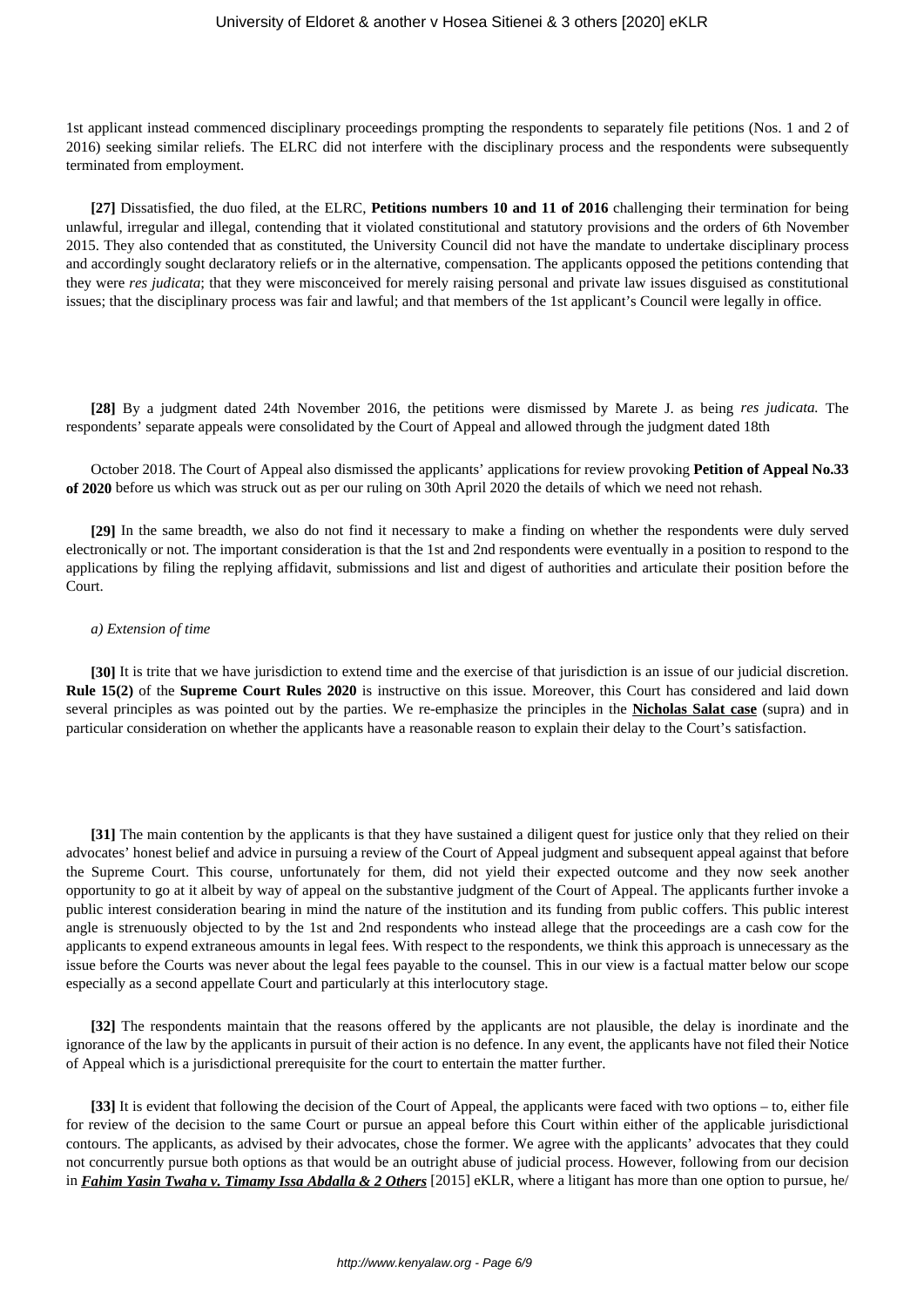she must settle on one of them. The decision on which course to pursue is taken in advance and once it is taken, the other option is no longer available or placed in abeyance to be reverted to at a later stage in the event the initial option does not succeed. This means that when choosing, the litigant is expected to choose the best available option since she may not have any further recourse.

**[34]** We therefore note that when the applicants preferred to pursue review of the decision, as they were entitled to, that was the best option in their assessment even if it turned out to be unsuccessful. Allowing them to take the second option at this stage, as if they never exercised the first option in the first place, would not only contribute to protracting litigation but also defeat the whole essence of finality of the litigation process. This would mean that precious judicial time and resources would have been unnecessarily expended in not settling the dispute but rather satisfying the litigants' options to cherry pick and engage in trial and error at the altar of judicial process without the attendant consequences.

**[35]** The delay which the applicants seek to be excused from is largely as a result of the applicants' pursuit of the review process before the Court of Appeal and the resultant appeal before the Supreme Court. This delay, the 1st and 2nd respondents indicate is 560 days which the applicants do not contest. Whereas the applicants may have diligently been pursuing their options whose success may have had an implication on the need for these proceedings, we are not inclined to accept such explanation based on what we have already stated.

**[36] Rule 36** of the **Supreme Court Rules 2020** provides for the filing of a Notice of Appeal within fourteen days of a decision of the Court of Appeal from which an intended appeal is founded. The filing of a Notice of Appeal is not premised on any occurrence or condition to be fulfilled by the appellant. The filing of a Notice of Appeal signifies the intention to appeal. The applicants appreciated as much in filing their Notice of Appeal against the review decision of the Court of Appeal. The applicants cannot therefore be heard to argue that they did not know the importance of this step. The applicants have not explained why they never attempted to comply with this important step at the time.

**[37]** Having said so, we echo our previous position that filing of the Notice of Appeal is a jurisdictional prerequisite. The prevailing circumstances specific to this case make it very difficult for the Court to evaluate any satisfactory reasons that excuse the applicants from this apparent non-compliance. Moreover, as we noted in **Nicholas Salat** case, the purported filing of a Notice of Appeal and Petition of Appeal without the requisite leave cannot be sanctified by the Court, notwithstanding that a case number was issued to the applicants. The alleged Notice of Appeal and Petition of Appeal therefore have to be struck out from the Court record for having been 'filed' without Court sanction and out of time. The Notice of Appeal not having been filed on time, the Court cannot resuscitate anything in this matter.

**[38]** The inevitable conclusion we must draw on this issue is that the prayer for extension of time must fail, and it is so ordered.

#### *b) Whether to grant orders of stay*

**[39]** In the absence of a subsisting appeal as we have found above, the prayers for stay in both applications are superfluous. The principles for grant of orders of stay were enunciated in **Board of Governors, Moi High School Kabarak & Another** case (supra) the principle objective of which being to preserve the subject matter of an appeal. The applicant must satisfy the Court that the intended appeal is arguable and not frivolous, and that unless the stay order sought is granted, the appeal or intended appeal would be rendered nugatory.

**[40]** Applying this to the facts, there is no doubt that the applicants' intended appeal would, but for our finding, been arguable. The applicants sought to challenge the manner in which the Court of Appeal exercised its jurisdiction and how this related to Articles 25 and 50 of the Constitution. The issues raised in the matter relate to the Court's determination of the doctrine of *res judicata* a similar issue pending before Court as in *John Florence Maritime Services Limited case* (supra).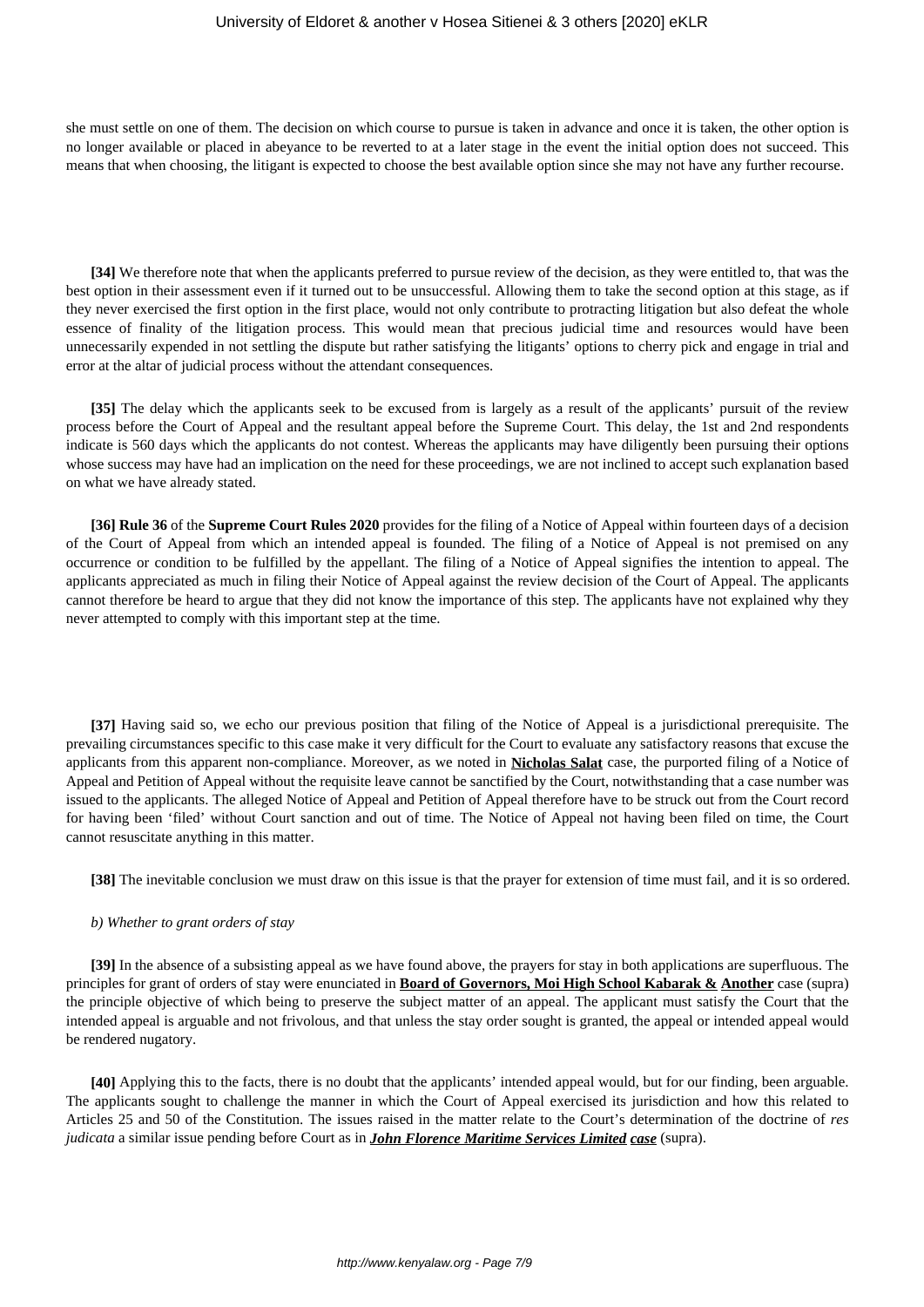**[41]** As for the other consideration whether or not the intended appeal would be rendered nugatory, the applicants' position is contradictory. While the applicants in the affidavit in support of the application filed on 22nd May 2020 at paragraph 15 indicate that the orders sought are necessary to preserve the substratum of both proceedings pending before the Court, their position changed upon the conclusion of the garnishee proceedings. Paragraph 9 of the Further Affidavit filed on 5th June 2020 on behalf of the applicants indicate that the substantive cause of action set out in Petition No.6 of 2020 is not at all affected by the ruling in the garnishee proceedings and that the matter should be considered on the merits and appropriate findings made in the interests of justice.

**[42]** In our view, the garnishee proceedings are as a result of lawful legal process arising from a decree issued by a competent Court. This in itself cannot therefore justify grant of stay particularly in the wake of the status of the appeal as already found. Accordingly, we are not persuaded to grant stay orders under the circumstances as it would serve no purpose.

**[43]** Before we conclude, we note that there was certain conduct involving the use of social media that we found unbecoming. Though that may not be directly linked to the applications, we expect decorum from litigants and especially counsel as officers of the Court. Matters before the Court should best be litigated and left to the Court for determination. It is not a coincidence that the 1st and 2nd respondents' averments found their way to the media both print and by bloggers. Whereas this may not have a bearing on the Court's decision, we need to emphasize that as officers of the Court, Counsel should be able to advise their Clients accordingly on their conduct relating to matters *sub judice*.

**[44]** In conclusion, the parties have had their share of litigation and we would not want to extend it any further, more so on the limited issue of costs as a result of these applications. There must be an end to litigation however much the applicants are dissatisfied.

#### **Determination**

**[45]** In the end we disallow the applications and make the following orders:

- a) The application dated 6th May 2020 and filed on 7th May 2020 is hereby dismissed.
- b) The application dated 22nd May 2020 and filed on 22nd May 2020 is hereby dismissed;
- c) The petition of appeal dated 6th May 2020 and filed on 7th May 2020 is struck out;
- d) Each party shall bear their own costs.
- It is so ordered.

#### **DATED and DELIVERED at NAIROBI this 4th day of September, 2020**

### **D.K. MARAGA P.M. MWILU**

**....................................... .......................................**